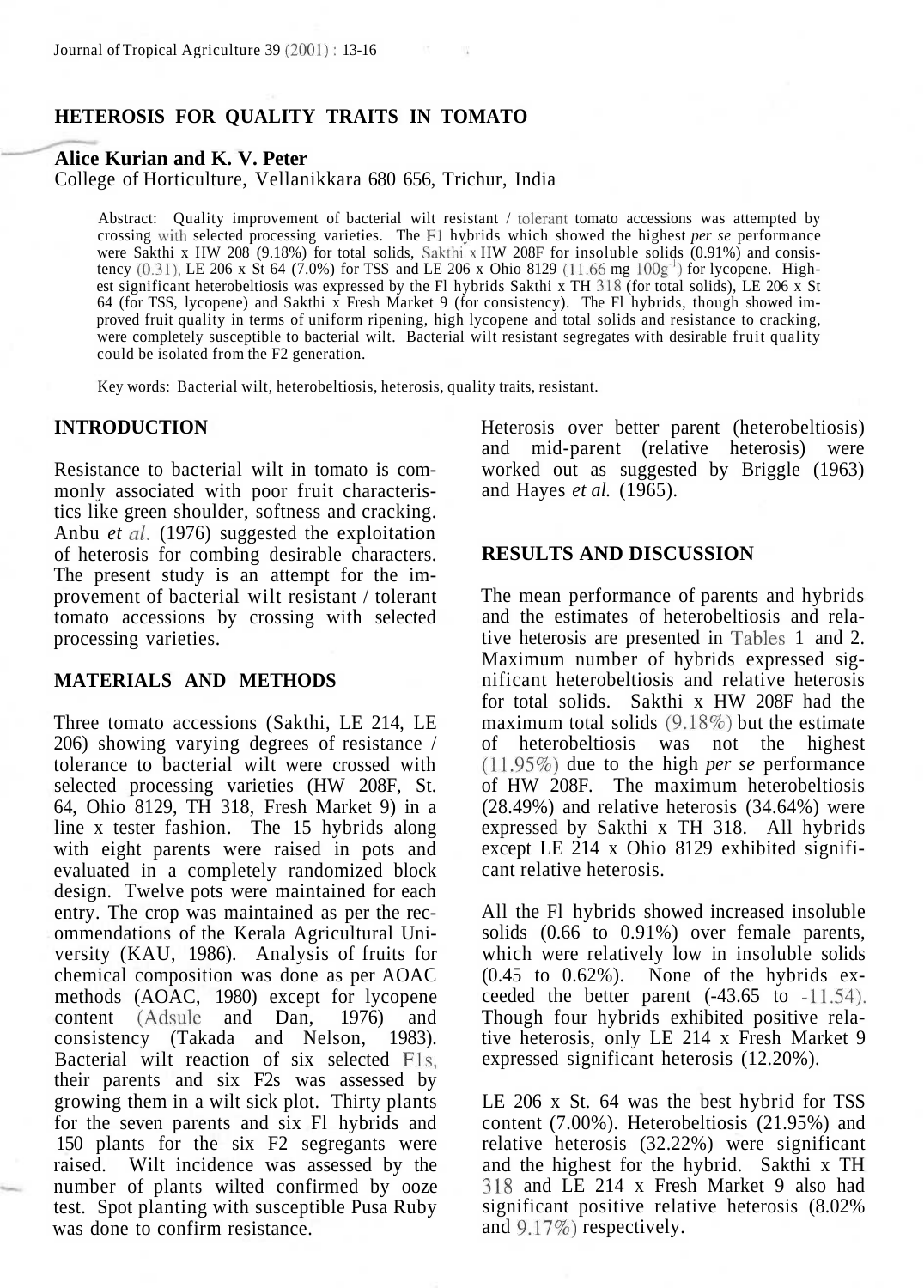|                         | Total solids, % |                          |                          | Insoluble solids, % |                          |                          | TSS, %                   |                          |                          |
|-------------------------|-----------------|--------------------------|--------------------------|---------------------|--------------------------|--------------------------|--------------------------|--------------------------|--------------------------|
| Parents / $F_1$ hybrids | Mean            | HB, %                    | RH, %                    | Mean                | HB, %                    | RH, %                    | Mean                     | HB, %                    | RH, %                    |
|                         |                 |                          |                          | Parents             |                          |                          |                          |                          |                          |
| Sakthi                  | 6.06            | $\overline{\phantom{a}}$ | $\overline{\phantom{a}}$ | 0.54                | -                        | $\overline{\phantom{0}}$ | 5.60                     | $\overline{\phantom{a}}$ | ٠                        |
| LE 206                  | 6.56            | $\sim$                   |                          | 0.62                | ÷,                       | $\overline{\phantom{0}}$ | 5.74                     | $\sim$                   | $\overline{\phantom{a}}$ |
| LE 214                  | 5.67            | $\overline{\phantom{a}}$ | $\overline{\phantom{a}}$ | 0.45                | ٠                        | $\overline{\phantom{a}}$ | 4.90                     | ÷                        | $\overline{\phantom{a}}$ |
| St 64                   | 7.54            | $\sim$                   | $\sim$                   | 1.13                | ÷.                       | $\blacksquare$           | 4.80                     | ÷.                       | $\overline{\phantom{a}}$ |
| Ohio 8129               | 7.83            | $\overline{\phantom{a}}$ | $\leq$                   | 1.16                | $\overline{\phantom{m}}$ | $\overline{\phantom{a}}$ | 5.00                     | ٠                        | $\overline{\phantom{m}}$ |
| <b>HW 208F</b>          | 8.2             | $\overline{\phantom{a}}$ | $\sim$                   | 1.26                | $\sim$ :                 | $\overline{\phantom{a}}$ | 5.04                     | $\overline{\phantom{a}}$ | $\overline{\phantom{a}}$ |
| TH 318                  | 6.67            | $\overline{\phantom{a}}$ | $\sim$                   | 0.84                | $\overline{\phantom{m}}$ | $\frac{1}{2}$            | 4.62                     | $\overline{\phantom{a}}$ | ٠                        |
| Fresh Market 9          | 5.50            | $\sim$                   | $\overline{\phantom{a}}$ | 0.78                | $\overline{\phantom{a}}$ | $\overline{\phantom{0}}$ | 4.26                     | $\sim$                   |                          |
|                         |                 |                          |                          | FI hybrids          |                          |                          |                          |                          |                          |
| Sakthi x St 64          | 8.53            | 13.13**                  | 25.44**                  | 0.78                | $-30.97$                 | $-6.59$                  | 5.12                     | $-8.57**$                | $-1.54$                  |
| Sakthi x Ohio 8121      | 8.24            | 5.24                     | 18.65**                  | 0.80                | $-31.03$                 | $-5.88$                  | 5.02                     | $-10.36**$               | $-5.28$                  |
| Sakthi x HW 208F        | 9.18            | 11.95**                  | 28.75**                  | 0.91                | $-27.78$                 | 1.11                     | 5.04                     | $-10.10**$               | $-5.26$                  |
| Sakthi xTH 318          | 8.57            | 28.49**                  | 34.64**                  | 0.69                | $-17.86$                 |                          | 5.52                     | $-1.43$                  | $-8.02**$                |
| Sakthi x Fresh Markel 9 | 7.14            | $17.82**$                | $23.53**$                | 0.67                | $-14.10$                 | 1.52                     | 5.06                     | $-9.64**$                | 2.64                     |
| LE 206 x St 64          | 8.91            | 18.17**                  | 26.38**                  | 0.84                | $-25.66$                 | $-4.00$                  | 7.00                     | 21.95**                  | 35.83**                  |
| LE 206 x Ohio 8 129     | 8.82            | $12.64**$                | 22.59**                  | 0.88                | $-24.14$                 | $-1.12$                  | 5.12                     | $-10.80**$               | $-4.66$                  |
| LE 206 x HW 208F        | 8.58            | 4.63                     | $16.26**$                | 0.71                | $-43.65$                 | $-24.47$                 | 5.14                     | $-10.45**$               | $-4.64$                  |
| LE 206 x TH 318         | 7.47            | 11.99**                  | 12.93**                  | 0.67                | $-20.24$                 | $-8.22$                  | 5.42                     | $-5.57$                  | 4.63                     |
| LE 206 x Fresh Market 9 | 6.84            | 4.27                     | $13.43**$                | 0.68                | $-12.82$                 | $-2.86$                  | 5.16                     | $-10.10*$                | 3.20                     |
| LE 214 x St 64          | 7.69            | 1.99                     | $16.43**$                | 0.73                | $-35.40$                 | $-7.59$                  | 5.06                     | 3.27                     | 4.33                     |
| LE 214 x Ohio 8129      | 6.98            | $-10.86$                 | 3.41                     | 0.71                | $-38.79$                 | $-11.80$                 | 5.02                     | 0.40                     | 1.41                     |
| LE 214 x HW 208F        | 8.07            | $-1.59$                  | 16.37**                  | 0.83                | 34.13                    | $-2.92$                  | 5.02                     | $-0.40$                  | 1.01                     |
| LE214xTH318             | 6.87            | 3.00                     | $11.35**$                | 0.66                | 21.43                    | 2.33                     | 4.96                     | 1.22                     | 4.20                     |
| LE 214 x Fresh Market 9 | 6.62            | 16.75**                  | 18.53**                  | 0.69                | 11.54                    | $12.20*$                 | 5.00                     | 2.04                     | 9.17                     |
| SEm                     | 0.20            |                          |                          | 0.026               |                          |                          | 0.12                     |                          |                          |
| CD (0.05)               |                 | 0.56                     | 0.49                     |                     | 0.07                     | 0.06                     |                          | 0.35                     | 0.30                     |
| CD(0.01)                | ×,              | 0.75                     | 0.65                     | ٠                   | 0.10                     | 0.08                     | $\overline{\phantom{a}}$ | 0.46                     | 0.40                     |

Table 1. Mean performance of parental lines and  $F_1$  hybrids and extent of heterosis in tomato for total solids, insoluble solids and TSS

\*Significant at 5 per cent level; \*\*Significant at 1 per cent level

The female parents, which were soft fruited, had more acidity (0.51% to 0.58%) than firm fruited male parents (0.35% to 0.43%). All hybrids showed negative heterobeltiosis  $(-20.37\%$  to  $-5.56\%$ ). Ten hybrids exceeded the mid-parent in acidity but the heterotic effect was not significant. The hybrids were intermediate between the parents in acidity as reported by Lukayanenko and Luckyanenko (1986). The hybrids were intermediate in the firmness of fruits.

All the hybrids had higher pulp consistency than the female parents, which were low in consistency (0.16 to 0.21). The hybrids Sakthi x Fresh Market 9, LE 206 x Fresh Market 9

and LE 214 x Fresh Market 9 expressed significant positive heterobeltiosis (19.05%, 14.29% and 9.52%) respectively. The relative heterosis ranged from 2.04% to 24.32% and nine out of 15 crosses exhibited significant relative heterosis.

The highest estimate of heterobeltiosis (-0.54% to 78.09%) and relative heterosis  $(2.56\%$  to  $107.29\%)$  were observed for lycopene content. In four, out of six crosses involving St. 64 and Ohio 8129 as male parents significantly higher heterobeltiosis was observed. LE 206 x St. 64 (78.09%) and LE 206 x Ohio 8129 (107.29%) expressed maximum heterobeltiosis and relative heterosis respectively. These hybrids had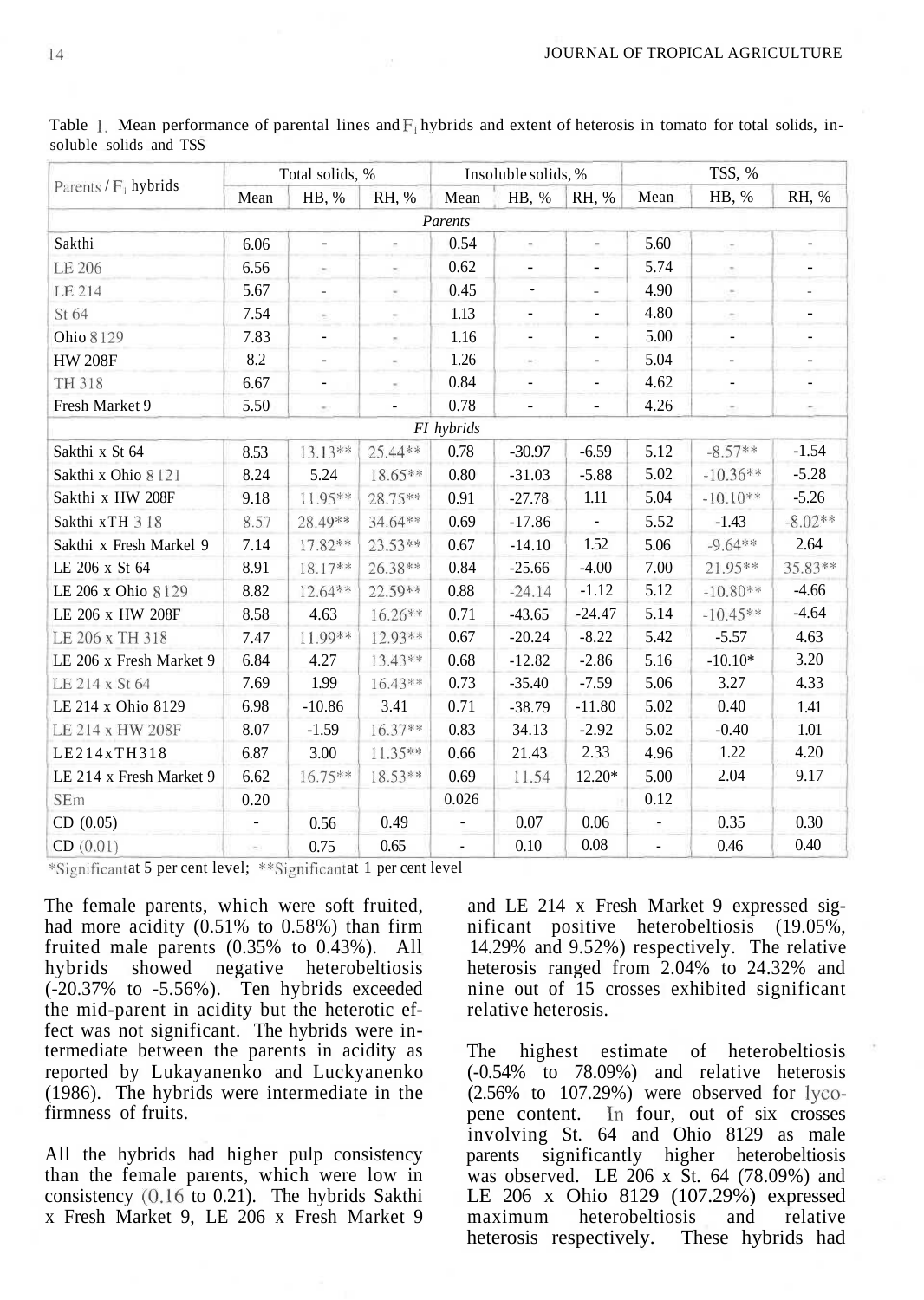|                         | Acidity, % |                          |                          | Consistency, PPT |                          |                          | Lycopene $(mgl00g^{-1})$ |                              |                          |
|-------------------------|------------|--------------------------|--------------------------|------------------|--------------------------|--------------------------|--------------------------|------------------------------|--------------------------|
| Parents / $F_1$ hybrids | Mean       | HB, %                    | RH, %                    | Mean             | HB, %                    | RH, %                    | Mean                     | HB, %                        | RH, %                    |
|                         |            |                          |                          | Parents          |                          |                          |                          |                              |                          |
| Sakthi                  | 0.58       | $\overline{\phantom{a}}$ | $\overline{\phantom{a}}$ | 0.21             | $\overline{\phantom{a}}$ | $\overline{\phantom{a}}$ | 2.94                     | $\sim$                       | $\overline{\phantom{a}}$ |
| LE 206                  | 0.54       | $\overline{\phantom{a}}$ | $\overline{\phantom{a}}$ | 0.18             | $\overline{\phantom{a}}$ | $\sim$                   | 4.70                     | $\sim$                       | ÷,                       |
| LE 214                  | 0.51       | $\blacksquare$           | $\overline{\phantom{a}}$ | 0.16             | ۰                        | $\sim$                   | 3.05                     | $\sim$                       | $\overline{\phantom{a}}$ |
| St 64                   | 0.40       | $\sim$                   | $\sim$                   | 0.28             | $\overline{\phantom{a}}$ | $\sim$                   | 6.39                     | $\sim$                       | $\overline{\phantom{a}}$ |
| Ohio 8129               | 0.36       | $\overline{\phantom{a}}$ | $\overline{\phantom{a}}$ | 0.32             | $\overline{\phantom{a}}$ | $\overline{\phantom{a}}$ | 6.55                     | $\overline{a}$               |                          |
| <b>HW 208F</b>          | 0.40       | $\overline{\phantom{a}}$ | $\overline{\phantom{a}}$ | 0.33             | $\overline{\phantom{a}}$ | $\overline{\phantom{a}}$ | 5.55                     | $\qquad \qquad -$            | $\overline{\phantom{a}}$ |
| TH 318                  | 0.43       | $\overline{\phantom{a}}$ | $\overline{\phantom{m}}$ | 0.28             | $\overline{\phantom{a}}$ | $\overline{\phantom{a}}$ | 3.91                     | $\qquad \qquad \blacksquare$ | $\overline{\phantom{a}}$ |
| Fresh Market 9          | 0.35       | $\overline{\phantom{a}}$ | $\overline{\phantom{a}}$ | 0.21             | $\overline{\phantom{a}}$ | $\overline{\phantom{a}}$ | 3.79                     | $\overline{\phantom{a}}$     | $\overline{\phantom{a}}$ |
|                         |            |                          |                          | $F_1$ hybrids    |                          |                          |                          |                              |                          |
| Sakthi x St 64          | 0.50       | $-13.79$                 | 2.04                     | 0.27             | $-3.57$                  | $10.20**$                | 7.63                     | $19.41**$                    | 63.56**                  |
| Sakthi x Ohio 8121      | 0.49       | $-15.52$                 | 4.26                     | 0.28             | $-12.5$                  | 5.66                     | 8.36                     | $27.63**$                    | 76.19**                  |
| Sakthi x HW 208F        | 0.49       | $-15.52$                 | $\overline{\phantom{a}}$ | 0.31             | $-6.06$                  | 14.81**                  | 5.22                     | $-5.95$                      | 22.97*                   |
| Sakthi x TH 318         | 0.52       | $-10.34$                 | 2.97                     | 0.25             | $-10.71$                 | 2.04                     | 4.25                     | 8.70                         | 24.09*                   |
| Sakthi x Fresh Market 9 | 0.47       | $-18.97$                 | 1.08                     | 0.25             | $19.05**$                | $19.05**$                | 4.16                     | 9.76                         | $23.63*$                 |
| LE 206 x St 64          | 0.49       | 9.26                     | 4.26                     | 0.27             | $-3.57$                  | $17.39**$                | 11.38                    | 78.09**                      | 105.23**                 |
| LE 206 x Ohio 8129      | 0.43       | $-20.37$                 | $-4.44$                  | 0.29             | $-9.38$                  | $16.00**$                | 11.66                    | 78.02**                      | 107.29**                 |
| LE 206 x HW 208F        | 0.46       | $-14.81$                 | $-2.13$                  | 0.30             | $-9.09$                  | $17.65***$               | 6.15                     | 10.81                        | 20.00**                  |
| LE 206 x TH 318         | 0.51       | $-5.56$                  | 5.15                     | 0.25             | $-10.71$                 | 8.70                     | 5.12                     | 8.94                         | 18.93*                   |
| LE 206 x Fresh Market 9 | 0.46       | $-14.81$                 | 3.37                     | 0.24             | 14.29*                   | 13.08**                  | 4.88                     | 3.83                         | 14.96*                   |
| LE 214 x St 64          | 0.44       | $-13.73$                 | $-3.30$                  | 0.25             | $-10.71$                 | $13.64***$               | 6.54                     | 2.35                         | 38.56**                  |
| LE 214 x Ohio 8129      | 0.46       | $-9.80$                  | ÷.                       | 0.26             | $-18.75$                 | 8.33                     | 6.07                     | $-7.33$                      | 26.46**                  |
| LE 214 x HW 208F        | 0.48       | $-5.88$                  | 5.49                     | 0.26             | $-21.21$                 | 6.12                     | 4.41                     | $-20.54**$                   | 2.56                     |
| LE 214 x TH 318         | 0.51       | $\sim$                   | 8.51                     | 0.24             | $-14.29$                 | 9.09                     | 4.24                     | 8.44                         | 21.84*                   |
| LE 214 x Fresh Market 9 | 0.44       | $-13.73$                 | 2.33                     | 0.23             | $9.52*$                  | 24.32 **                 | 4.16                     | 97.6                         | 21.64*                   |
| SEm                     | 0.015      |                          |                          | 0.008            |                          |                          | 0.28                     |                              |                          |
| CD(0.05)                |            | 0.04                     | 0.04                     |                  | 0.02                     | 0.02                     |                          | 0.81                         | 0.70                     |
| CD(0.01)                |            | 0.06                     | 0.06                     |                  | 0.03                     | 0.03                     |                          | 1.08                         | 0.93                     |

Table 2. Mean performance of parental lines and  $F_1$  hybrids and extent of heterosis in tomato for acidity, consistency and lycopene

\*Significant at 5 per cent level; \*\*Significant at 1 per cent level

tively. These hybrids had  $11.38$  mg  $100g^{-1}$ and 11.66 mg 100  $g^{-1}$  lycopene respectively.

The female parents Sakthi and LE 214 showed 27.32% and 8.71% fruit cracking respectively whereas LE 206 was devoid of fruit cracking. Among the male parents, Fresh Market 9 alone showed fruit cracking (4.14%). Irrespective of the female and male parents involved in the crosses, the Fl hybrids were completely devoid of fruit cracking.

The data on bacterial wilt incidence and inheritance of resistance are presented in Tables 3 and 4. The female parents Sakthi and LE 206 recorded 23% and 42% wilt incidence re-

spectively. The male parents and Fl hybrids were highly susceptible and none of the plants survived beyond 60 days after panting. The F2s in crosses with Sakthi segregated in a 3:1 ratio ( $P = 0.7$  to 0.5) indicating that resistance to bacterial wilt in Sakthi is inherited monographically and is controlled by a single recessive gene. In crosses with LE 206, F2s segregated in a 13.3 ratio ( $P = 0.9$  to 0.8) indicating that the gene system operating in LE 206 is digenic with supplementary gene interactions. From the F2 segregants, resistant plants with desirable fruit attributes like uniform ripening, good red colour, oval shape and resistance to cracking could be selected for further improvement.